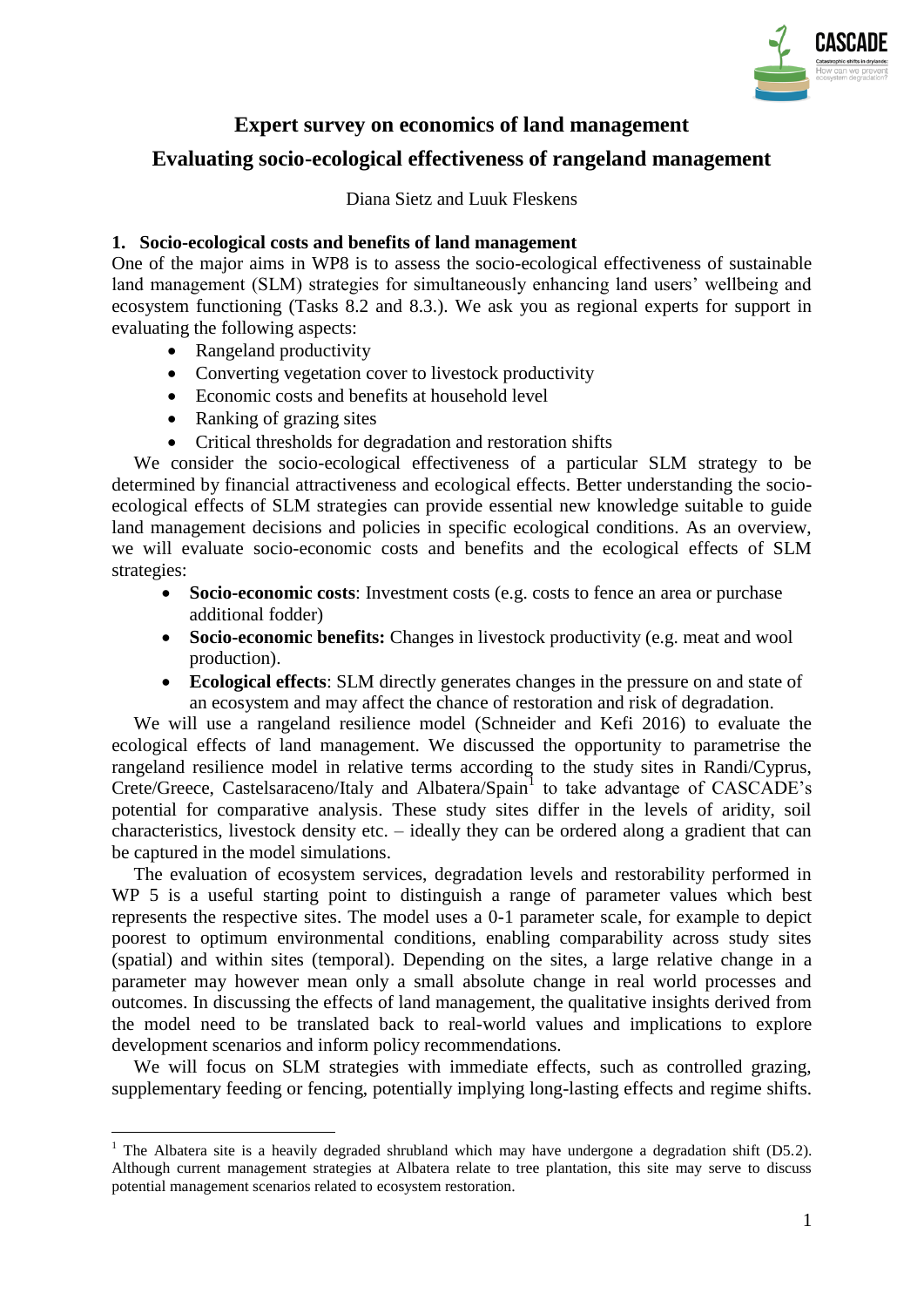

We assume that SLM directly affects the livestock pressure and vegetation cover (state of ecosystem) captured in the model.

## **2. Rangeland productivity**

First, the rangelands' carrying capacity is an important characteristic to be considered. It will help to relate parameter values in the model (e.g. perennial vegetation cover and livestock density) to real world values.

|                                |                                                                            |                                                                                                         | Carrying capacity                                                                                         |                                                                        |                                                                                                                   |                                                                                  |  |
|--------------------------------|----------------------------------------------------------------------------|---------------------------------------------------------------------------------------------------------|-----------------------------------------------------------------------------------------------------------|------------------------------------------------------------------------|-------------------------------------------------------------------------------------------------------------------|----------------------------------------------------------------------------------|--|
| <b>Study site:</b>             |                                                                            | <b>PERENNIAL</b> vegetation                                                                             |                                                                                                           |                                                                        | <b>ANNUAL</b> vegetation                                                                                          |                                                                                  |  |
| <b>Reference</b><br>(ungrazed) | <b>PERENNIA</b><br>L vegetation<br>cover $(\%)$ <sup>a)</sup><br>(average) | Dry matter<br>above-<br>ground<br>biomass of<br><b>PERENNIA</b><br>L vegetation<br>(kg/ha)<br>(average) | <b>Share of</b><br>palatable<br><b>PERENN</b><br><b>IAL</b><br>vegetatio<br>$\mathbf{n}(\%)$<br>(average) | <b>ANNUAL</b><br>vegetation<br>cover $(\%)$ <sup>a)</sup><br>(average) | Dry matter<br>above-<br>ground<br>biomass of<br><b>ANNUAL</b><br>vegetation <sup>b)</sup><br>(kg/ha)<br>(average) | <b>Share of</b><br>palatable<br><b>ANNUAL</b><br>vegetation<br>(% )<br>(average) |  |
| Randi, Cyprus                  |                                                                            |                                                                                                         |                                                                                                           |                                                                        |                                                                                                                   |                                                                                  |  |
| Messara, Greece                |                                                                            |                                                                                                         |                                                                                                           |                                                                        |                                                                                                                   |                                                                                  |  |
| Castelsaraceno,                |                                                                            |                                                                                                         |                                                                                                           |                                                                        |                                                                                                                   |                                                                                  |  |
| Italy                          |                                                                            |                                                                                                         |                                                                                                           |                                                                        |                                                                                                                   |                                                                                  |  |
| Albatera, Spain                |                                                                            |                                                                                                         |                                                                                                           |                                                                        |                                                                                                                   |                                                                                  |  |

Table 1 Carrying capacity of rangelands

<sup>a)</sup> maximum potential vegetation cover without grazing, *Note:* Figures in Sect. 5 in D5.2 show total aboveground biomass at reference sites. Are there also data available for *perennial* above-ground biomass?

b) maximum potential biomass without grazing. *Note:* Fig. 2 in D5.2 shows total aboveground biomass in reference state. Are there also data available for *perennial* above-ground biomass?

c) maximum potential livestock density that can be sustained indefinitely given optimal vegetation cover and biomass defined in previous columns

Second, the actual rangeland productivity provides insights into the ecological effects of degradation and restoration efforts useful to evaluate the model results. The plant cover and biomass data given in D5.2 (Tab. 6, p. 81) relate to TOTAL cover and biomass going beyond perennial plants (*Remark: I noted differences between the data in Tab. 6 and the data given on page 41*). Are there also data available for perennial vegetation cover and above-ground biomass at degraded, restored and managed sites? Can you estimate the average share of palatable plants in perennial vegetation? Can you already oversee when the missing data for Messara will become available? This would be helpful to fill the following tables.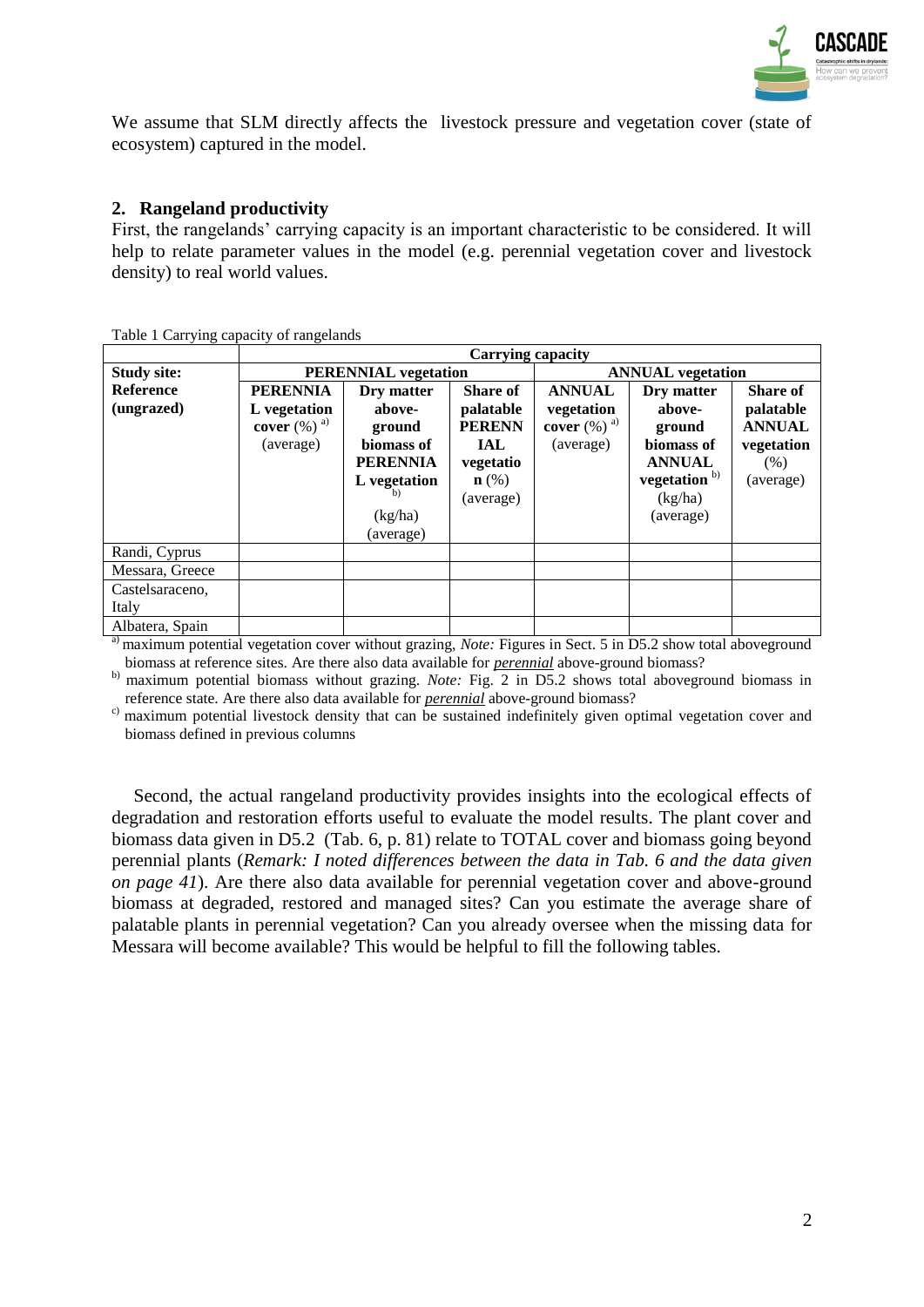

|  | Table 2 Actual rangeland productivity |
|--|---------------------------------------|
|  |                                       |

| <b>Study site</b>     |                                                | <b>PERENNIAL</b> vegetation                                          |                                                                |                                                | <b>ANNUAL</b> vegetation                                             |                                                                |         |                                                         |                      |  | density | <b>Livestock</b> |
|-----------------------|------------------------------------------------|----------------------------------------------------------------------|----------------------------------------------------------------|------------------------------------------------|----------------------------------------------------------------------|----------------------------------------------------------------|---------|---------------------------------------------------------|----------------------|--|---------|------------------|
|                       | <b>Vegetation</b><br>cover<br>(%)<br>(average) | Dry matter<br>above-ground<br>biomass<br>$(kg/ha)$ (SD)<br>(average) | <b>Share of</b><br>palatable<br>vegetation<br>(%)<br>(average) | <b>Vegetation</b><br>cover<br>(%)<br>(average) | Dry matter<br>above-ground<br>biomass<br>$(kg/ha)$ (SD)<br>(average) | <b>Share of</b><br>palatable<br>vegetation<br>(%)<br>(average) | S<br>he | (number/<br>ha)<br>(average)<br>$\mathbf G$<br>$\Omega$ | $\mathcal{C}$<br>att |  |         |                  |
|                       |                                                |                                                                      |                                                                |                                                |                                                                      |                                                                | ep      | a<br>t.                                                 | le                   |  |         |                  |
| Randi, Cyprus         |                                                |                                                                      |                                                                |                                                |                                                                      |                                                                |         |                                                         |                      |  |         |                  |
| Degraded              |                                                |                                                                      |                                                                |                                                |                                                                      |                                                                |         |                                                         |                      |  |         |                  |
| Restored              |                                                |                                                                      |                                                                |                                                |                                                                      |                                                                |         |                                                         |                      |  |         |                  |
| Messara, Greece       |                                                |                                                                      |                                                                |                                                |                                                                      |                                                                |         |                                                         |                      |  |         |                  |
| Degraded              |                                                |                                                                      |                                                                |                                                |                                                                      |                                                                |         |                                                         |                      |  |         |                  |
| Restored              |                                                |                                                                      |                                                                |                                                |                                                                      |                                                                |         |                                                         |                      |  |         |                  |
| (Odigitri)            |                                                |                                                                      |                                                                |                                                |                                                                      |                                                                |         |                                                         |                      |  |         |                  |
| Castelsaraceno, Italy |                                                |                                                                      |                                                                |                                                |                                                                      |                                                                |         |                                                         |                      |  |         |                  |
| Overgrazed            |                                                |                                                                      |                                                                |                                                |                                                                      |                                                                |         |                                                         |                      |  |         |                  |
| Fenced                |                                                |                                                                      |                                                                |                                                |                                                                      |                                                                |         |                                                         |                      |  |         |                  |
| Under-                |                                                |                                                                      |                                                                |                                                |                                                                      |                                                                |         |                                                         |                      |  |         |                  |
| grazed                |                                                |                                                                      |                                                                |                                                |                                                                      |                                                                |         |                                                         |                      |  |         |                  |
| Cleared               |                                                |                                                                      |                                                                |                                                |                                                                      |                                                                |         |                                                         |                      |  |         |                  |
| Albatera, Spain       |                                                |                                                                      |                                                                |                                                |                                                                      |                                                                |         |                                                         |                      |  |         |                  |
| Degraded              |                                                |                                                                      |                                                                |                                                |                                                                      |                                                                | N<br>A  | $\mathbf N$<br>A                                        | N<br>A               |  |         |                  |

Third, information on meat, wool and milk production is important to calculate financial attractiveness, i.e. economic benefits and costs. Is leather production also relevant in some sites?

Table 3 Production of meat, wool and milk

| <b>Livestock</b>             |      |      | Share of total herd used for produce (average)                                                          | <b>Annual production (average)</b> |                |               |  |
|------------------------------|------|------|---------------------------------------------------------------------------------------------------------|------------------------------------|----------------|---------------|--|
| type                         |      |      |                                                                                                         |                                    |                |               |  |
|                              | Meat | Wool | Milk                                                                                                    | Meat                               | Wool           | Milk          |  |
|                              | (% ) | (% ) | (% )                                                                                                    | (kg/head)                          | (kg/head/year) | (l/head/year) |  |
| Randi, Cyprus                |      |      |                                                                                                         |                                    |                |               |  |
| Sheep                        |      |      |                                                                                                         |                                    |                |               |  |
| Goat                         |      | NA.  |                                                                                                         |                                    | <b>NA</b>      |               |  |
| Cattle                       |      | NA.  |                                                                                                         |                                    | NA             |               |  |
| Messara, Greece              |      |      |                                                                                                         |                                    |                |               |  |
| Sheep                        |      |      |                                                                                                         |                                    |                |               |  |
| Goat                         |      | NA   |                                                                                                         |                                    | <b>NA</b>      |               |  |
| Cattle                       |      | NA.  |                                                                                                         |                                    | <b>NA</b>      |               |  |
| <b>Castelsaraceno, Italy</b> |      |      |                                                                                                         |                                    |                |               |  |
| Sheep                        |      |      |                                                                                                         |                                    |                |               |  |
| Goat                         |      | NA   |                                                                                                         |                                    | <b>NA</b>      |               |  |
| Cattle                       |      | NA   |                                                                                                         |                                    | <b>NA</b>      |               |  |
|                              |      |      | Albatera, Spain --- in absence of grazing on study site, an estimate at regional level would be useful. |                                    |                |               |  |
| Sheep                        |      |      |                                                                                                         |                                    |                |               |  |
| Goat                         |      | NA   |                                                                                                         |                                    | <b>NA</b>      |               |  |
| Cattle (used?)               |      | NA.  |                                                                                                         |                                    | <b>NA</b>      |               |  |

a) E.g. only a certain share of animals may be sold/slaughtered and calves are not milked.

**3. Converting vegetation cover to livestock productivity**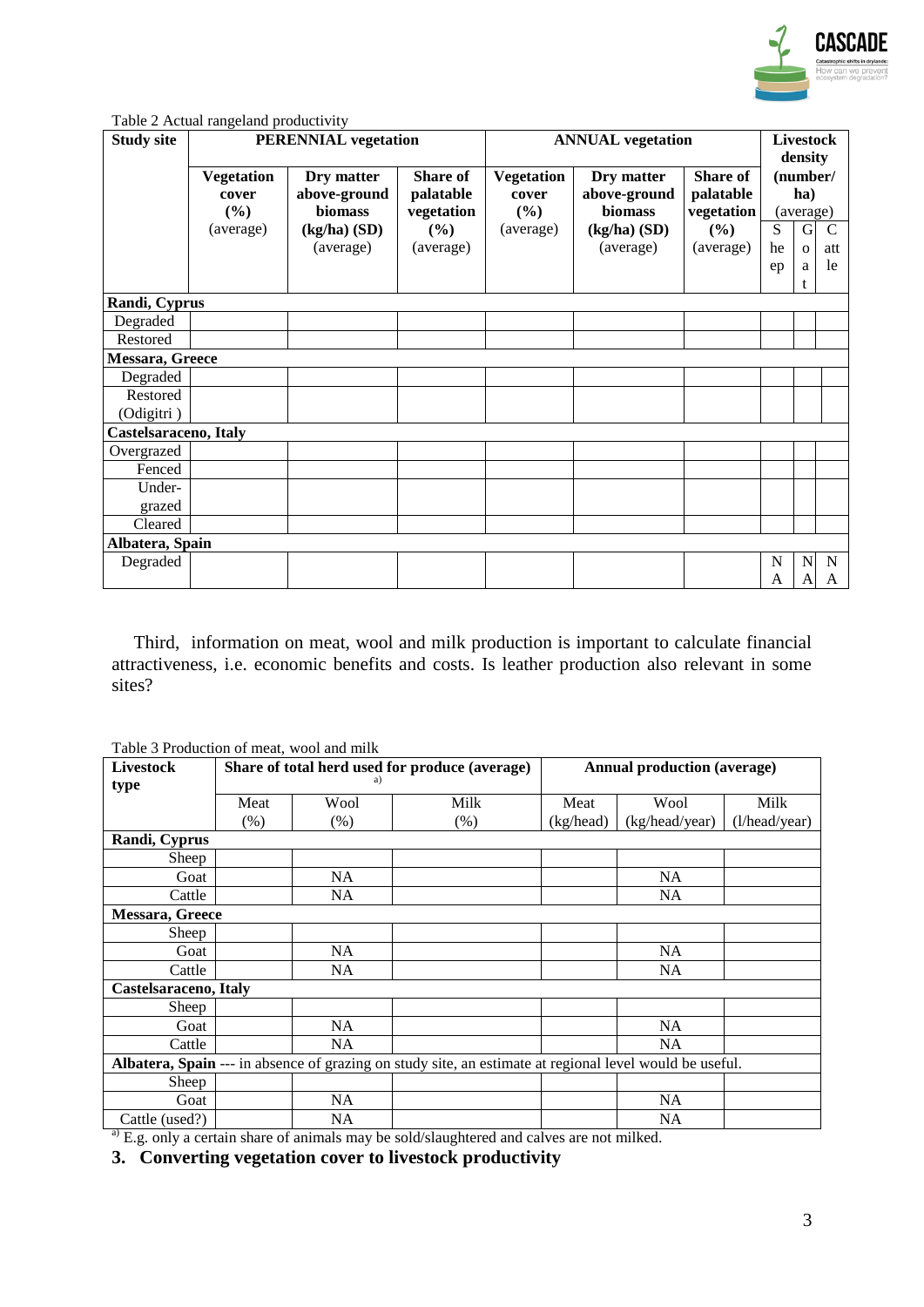

The rangeland resilience model provides data on perennial vegetation cover as an output variable describing an ecosystem's state. To derive financial attractiveness, this needs to be translated to livestock productivity. Therefore, an essential question is how can we best convert perennial vegetation cover to perennial above-ground biomass and livestock productivity in our study sites? While some initial insights may be derived from Tables 1 and 2, it would be great if you could identify conversion factors reflecting our sites. For example in Andalusian alfa grass steppes, 1% of cover by alfa grass corresponded to 380.4 kg dry matter/ha (Gauquelin et al. 1996). These very high values resulted from absent or limited human impacts and relatively favourable annual rainfall (370 mm). In contrast in sub-desertic steppes in North Africa characterised by different precipitation and temperature patterns, 1% perennial vegetation cover correlated with  $43 \pm 3.6$  kg dry matter perennial phytomass/ha and  $80-100 \pm 25$ kg for alfa grass steppes only (Le Houérou 1987).

| Table 4 Conversion of perennial vegetation cover to above-ground biomass |  |  |
|--------------------------------------------------------------------------|--|--|
|                                                                          |  |  |

| <b>Study site</b>     | Cover-to-biomass (above-ground)<br>conversion factor<br>(kg dry matter/ha per 1% perennial)<br>vegetation cover) | Reference if available<br>(otherwise expert<br>knowledge assumed) |
|-----------------------|------------------------------------------------------------------------------------------------------------------|-------------------------------------------------------------------|
| Randi, Cyprus         |                                                                                                                  |                                                                   |
| Messara, Greece       |                                                                                                                  |                                                                   |
| Castelsaraceno, Italy |                                                                                                                  |                                                                   |
| Albatera, Spain       |                                                                                                                  |                                                                   |

To further convert available above-ground biomass in livestock productivity, it is important to identify feed requirements. Productivity determinants include animal-specific requirements, animal weight, growth rate and activity level. Moreover, we would need information on the average daily feed requirement per livestock unit (LU) and the contribution of complementary fodder bought on the market (and tree pruning?) to total feed requirements in order to determine livestock productivity and potential rangeland degradation. Information on the price of complementary fodder will inform the evaluation of costs and benefits.

Another aspect related to livestock productivity is the conversion of livestock units (LU). Can you suggest suitable conversion factors, e.g. cattle  $= 1$ , sheep  $= 0.1$  and goat  $= 0.1$ . Again, a reference would be valuable.

| Livestock type  | <b>Daily livestock</b><br>feed<br>requirements<br>(kg dry<br>matter/Livestock<br>Unit $d$ ay)<br>(average) | <b>Reference</b><br>if available<br>(otherwise)<br>expert<br>knowledge<br>assumed) | <b>Contribution of</b><br>complementary<br>fodder to total<br>livestock feed<br>requirements<br>(% )<br>(average) | Farm gate price of<br>complementary fodder<br>$(\epsilon/kg)$<br>(average) |
|-----------------|------------------------------------------------------------------------------------------------------------|------------------------------------------------------------------------------------|-------------------------------------------------------------------------------------------------------------------|----------------------------------------------------------------------------|
| Randi, Cyprus   |                                                                                                            |                                                                                    |                                                                                                                   |                                                                            |
| Sheep           |                                                                                                            |                                                                                    |                                                                                                                   |                                                                            |
| Goat            |                                                                                                            |                                                                                    |                                                                                                                   |                                                                            |
| Cattle          |                                                                                                            |                                                                                    |                                                                                                                   |                                                                            |
| Messara, Greece |                                                                                                            |                                                                                    |                                                                                                                   |                                                                            |
| Sheep           |                                                                                                            |                                                                                    |                                                                                                                   |                                                                            |
| Goat            |                                                                                                            |                                                                                    |                                                                                                                   |                                                                            |

Table 5 Livestock feed requirements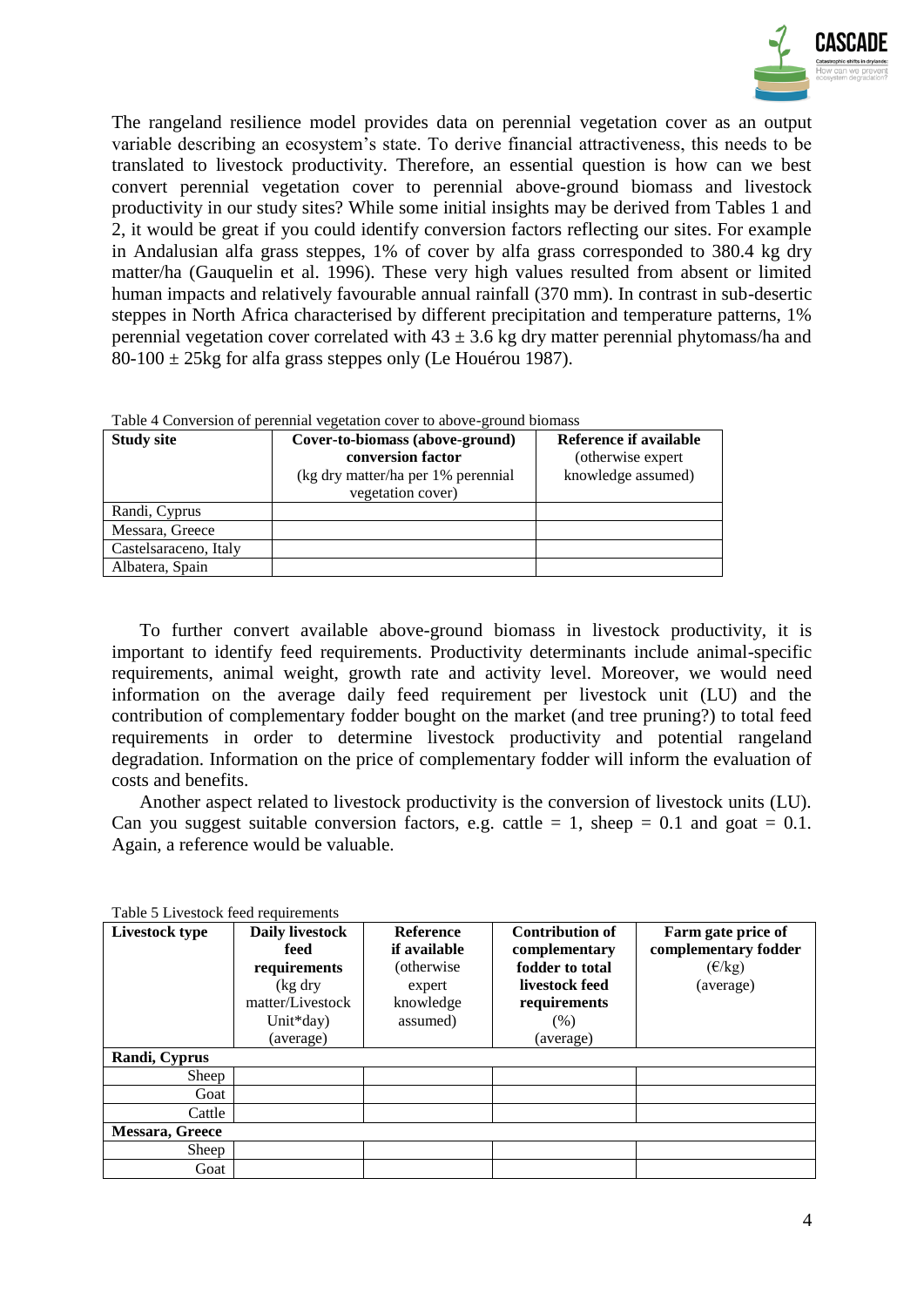

| Cattle                |  |  |                                                                                                         |  |  |  |  |  |  |
|-----------------------|--|--|---------------------------------------------------------------------------------------------------------|--|--|--|--|--|--|
| Castelsaraceno, Italy |  |  |                                                                                                         |  |  |  |  |  |  |
| Sheep                 |  |  |                                                                                                         |  |  |  |  |  |  |
| Goat                  |  |  |                                                                                                         |  |  |  |  |  |  |
| Cattle                |  |  |                                                                                                         |  |  |  |  |  |  |
|                       |  |  | Albatera, Spain --- in absence of grazing on study site, an estimate at regional level would be useful. |  |  |  |  |  |  |
| Sheep                 |  |  |                                                                                                         |  |  |  |  |  |  |
| Goat                  |  |  |                                                                                                         |  |  |  |  |  |  |
| Cattle (used?)        |  |  |                                                                                                         |  |  |  |  |  |  |

## **4. Economic costs and benefits at household level**

An important aspect in evaluating financial attractiveness relates to economic costs and benefits at a household level. Here we assume a typical land user representing a given case study region and ask you for information about prices of produce at the farm gate, labour requirements, size of livestock herds and costs for hired labour as well as other investments in livestock (e.g. veterinary).

Please indicate the conversion factor from milk to cheese here: ...

| <b>Livestock</b>      |                          | Farm gate price (average) |       | Subsidies received per | <b>Total net</b>                                                                                        |                    |
|-----------------------|--------------------------|---------------------------|-------|------------------------|---------------------------------------------------------------------------------------------------------|--------------------|
| type                  | Meat or meat             | Wool                      | Milk  | Cheese                 | head or hectare of                                                                                      | income             |
|                       | products $(\epsilon/kg)$ | $(\epsilon/kg)$           | (E/I) | $(E/kg)^{a}$           | land                                                                                                    | per animal         |
|                       |                          |                           |       |                        | $(E/\text{year})^{b}$                                                                                   | $(\epsilon$ /year) |
| Randi, Cyprus         |                          |                           |       |                        |                                                                                                         |                    |
| Sheep                 |                          |                           |       |                        |                                                                                                         |                    |
| Goat                  |                          | <b>NA</b>                 |       |                        |                                                                                                         |                    |
| Cattle                |                          | <b>NA</b>                 |       |                        |                                                                                                         |                    |
| Land area             | <b>NA</b>                | <b>NA</b>                 | NA    | <b>NA</b>              |                                                                                                         | NA                 |
| Messara, Greece       |                          |                           |       |                        |                                                                                                         |                    |
| Sheep                 |                          |                           |       |                        |                                                                                                         |                    |
| Goat                  |                          | <b>NA</b>                 |       |                        |                                                                                                         |                    |
| Cattle                |                          | NA                        |       |                        |                                                                                                         |                    |
| Castelsaraceno, Italy |                          |                           |       |                        |                                                                                                         |                    |
| Sheep                 |                          |                           |       |                        |                                                                                                         |                    |
| Goat                  |                          | <b>NA</b>                 |       |                        |                                                                                                         |                    |
| Cattle                |                          | <b>NA</b>                 |       |                        |                                                                                                         |                    |
| Land area             | NA                       | <b>NA</b>                 | NA    | <b>NA</b>              |                                                                                                         | <b>NA</b>          |
|                       |                          |                           |       |                        | Albatera, Spain --- in absence of grazing on study site, an estimate at regional level would be useful. |                    |
| Sheep                 |                          |                           |       |                        |                                                                                                         |                    |
| Goat                  |                          | <b>NA</b>                 |       |                        |                                                                                                         |                    |
| Cattle (used?)        |                          | <b>NA</b>                 |       |                        |                                                                                                         |                    |
| Land area             | <b>NA</b>                | NA.                       | NA    | NA                     |                                                                                                         | NA                 |

Table 6 Farm gate price of produce, subsidies and net income/animal

<sup>a)</sup> See conversion factor from milk to cheese

b) Please use specific rows to indicate if subsidies are received per animal head or hectare of land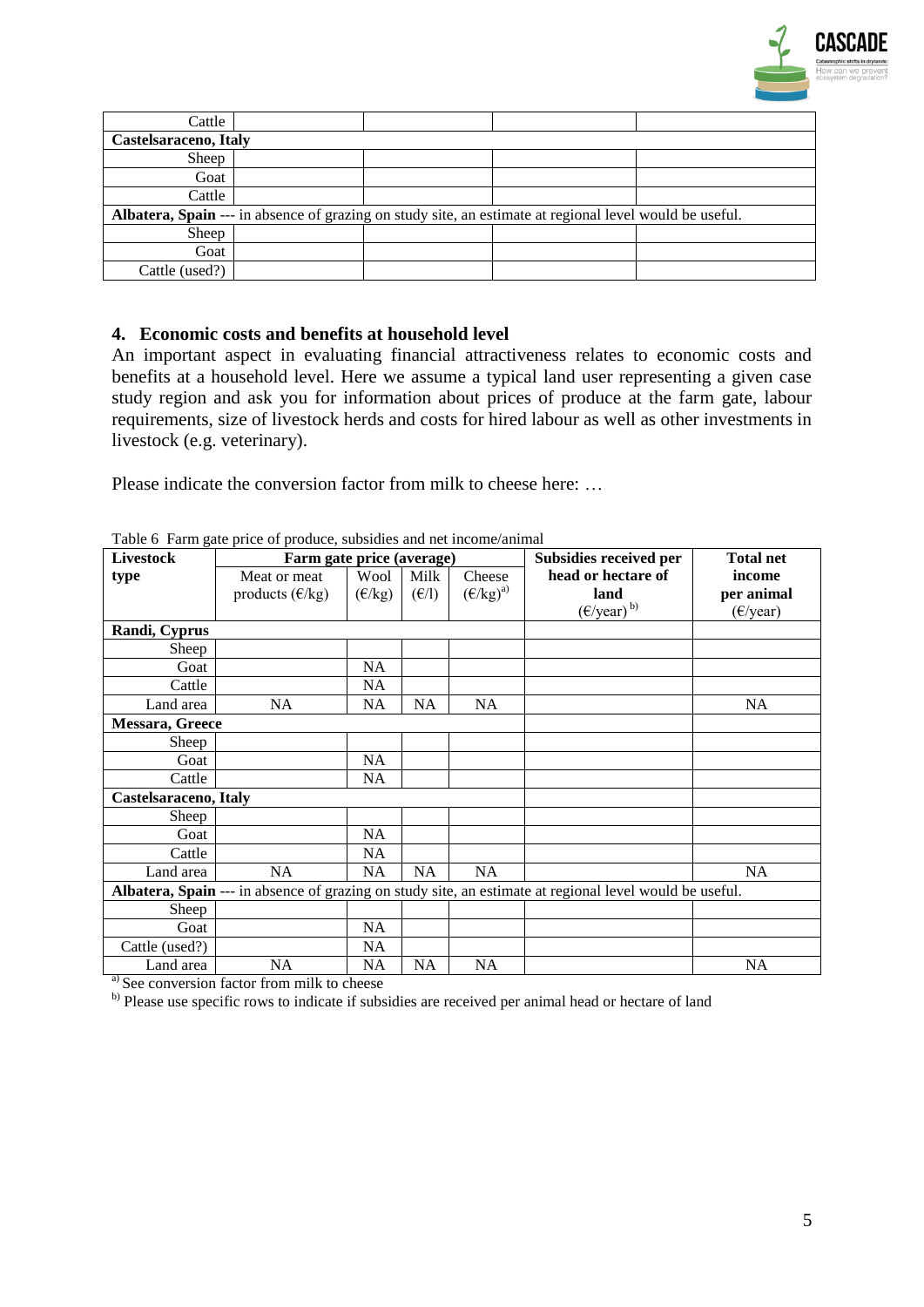

| Table 7 Labour requirements and costs for livestock keeping |  |  |
|-------------------------------------------------------------|--|--|
|                                                             |  |  |

| <b>Livestoc</b> | Daily                                                                                                   | Number of               | <b>Number</b> | <b>Total</b>       | <b>Wage</b>        | Labour     | Capital            |
|-----------------|---------------------------------------------------------------------------------------------------------|-------------------------|---------------|--------------------|--------------------|------------|--------------------|
| k type          | labour                                                                                                  | animals kept            | of hours      | costs for          | rate for           | require-   | costs per          |
|                 | requirements                                                                                            | per household           | dedicated     | hired              | hired              | ments for  | year, e.g.         |
|                 | (hours/head*day                                                                                         | (number/house           | to            | labour             | labour             | processin  | land rent,         |
|                 |                                                                                                         | -hold)                  | livestock     | per year           | per                | g cheese,  | veterinary,        |
|                 | (average)                                                                                               | (average) <sup>a)</sup> | keeping       | $(\epsilon$ /year) | hour               | meat and   | stable             |
|                 |                                                                                                         |                         | (hours/day    | (average           | $(\epsilon$ /hour) | other      | maintenance        |
|                 |                                                                                                         |                         |               |                    | (average           | products   | , equipment,       |
|                 |                                                                                                         |                         | (average)     |                    |                    | (days/year | milk tank,         |
|                 |                                                                                                         |                         |               |                    |                    |            | membership         |
|                 |                                                                                                         |                         |               |                    |                    | (average)  | farmers'           |
|                 |                                                                                                         |                         |               |                    |                    |            | association        |
|                 |                                                                                                         |                         |               |                    |                    |            | $(\epsilon$ /year) |
|                 |                                                                                                         |                         |               |                    |                    |            | (average)          |
| Randi, Cyprus   |                                                                                                         |                         |               |                    |                    |            |                    |
| Sheep           |                                                                                                         |                         |               |                    |                    |            |                    |
| Goat            |                                                                                                         |                         |               |                    |                    |            |                    |
| Cattle          |                                                                                                         |                         |               |                    |                    |            |                    |
| Messara, Greece |                                                                                                         |                         |               |                    |                    |            |                    |
| Sheep           |                                                                                                         |                         |               |                    |                    |            |                    |
| Goat            |                                                                                                         |                         |               |                    |                    |            |                    |
| Cattle          |                                                                                                         |                         |               |                    |                    |            |                    |
|                 | <b>Castelsaraceno, Italy</b>                                                                            |                         |               |                    |                    |            |                    |
| Sheep           |                                                                                                         |                         |               |                    |                    |            |                    |
| Goat            |                                                                                                         |                         |               |                    |                    |            |                    |
| Cattle          |                                                                                                         |                         |               |                    |                    |            |                    |
|                 | Albatera, Spain --- in absence of grazing on study site, an estimate at regional level would be useful. |                         |               |                    |                    |            |                    |
| Sheep           |                                                                                                         |                         |               |                    |                    |            |                    |
| Goat            |                                                                                                         |                         |               |                    |                    |            |                    |
| Cattle          |                                                                                                         |                         |               |                    |                    |            |                    |
| (used?)         |                                                                                                         |                         |               |                    |                    |            |                    |

<sup>a)</sup> If animals are usually kept in combination, please indicate typical herd composition below.

If animals are usually kept in combination, please indicate the typical composition of herds:

- ... sheep,
- ... goats and
- .... cattle

Are there any capital costs that arise only occasionally, e.g. construct a stable? If so, please indicate purpose, lifetime and amount of capital costs:

- Purpose:
- Lifetime (years):
- Amount  $(\epsilon)$ :

#### **5. Ranking of grazing sites**

Information on climate, soils and other environmental conditions useful to rank the grazing sites is available across the grazing sites (see below excerpts of D5.2) which serves to rank the sites along an aridity gradient, for example. This ranking can be directly related to loss of ecosystem services, with a higher loss in more arid areas (see D5.2, p. 9). However, the aridity index is very similar in Messara and Randi. Therefore, it may be useful to rank the sites according to aggregated environmental conditions, for example combining climate and soil properties. Soil properties may further differentiate the sites in Messara and Randi.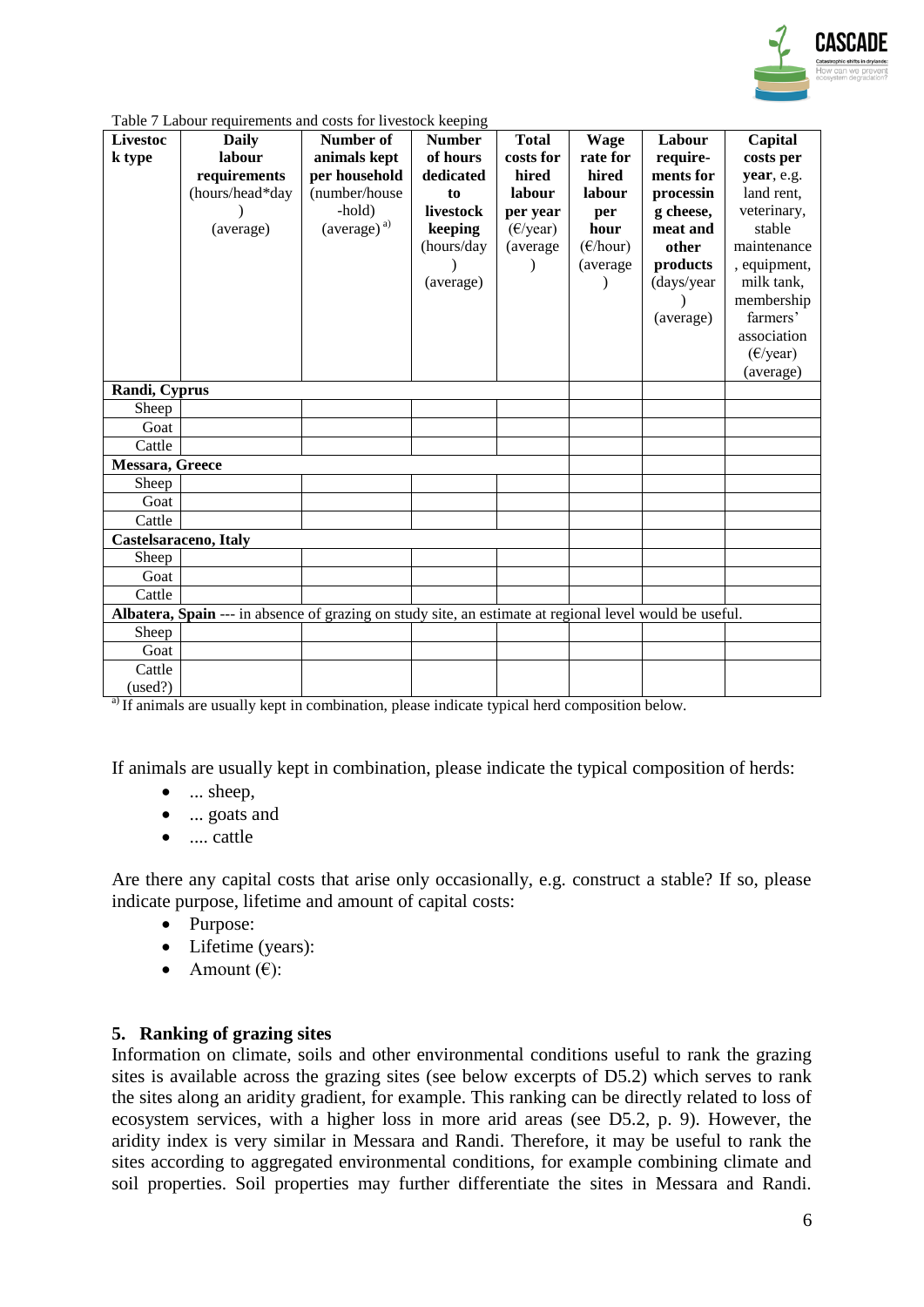

Would you have a suggestion of how to rank the grazing sites depending on combined environmental conditions?

| <b>Study site</b> | <b>Aridity</b> | Soil | <b>Climate</b> | <b>Others</b> |
|-------------------|----------------|------|----------------|---------------|
| Randi, Cyprus     |                |      |                |               |
| Messara,          |                |      |                |               |
| Greece            |                |      |                |               |
| Castelsaraceno,   |                |      |                |               |
| Italy             |                |      |                |               |
| Albatera, Spain   |                |      |                |               |

|  |  | Table 8 Ranking of grazing sites according to environmental conditions (Note: $1 = max$ , $4 = min$ ) |  |
|--|--|-------------------------------------------------------------------------------------------------------|--|
|  |  |                                                                                                       |  |

**Excerpt from**  $DS.2 \rightarrow$  **Table 1. Climatic characteristics of the six CASCADE field sites (extracted from D2.1,** Daliakopoulos and Tsanis 2013).

|                                           |                 | <b>Castel-</b> |                |                   |                     |
|-------------------------------------------|-----------------|----------------|----------------|-------------------|---------------------|
|                                           | <b>Albatera</b> | saraceno       | <b>Messara</b> | Randi             |                     |
| Climate                                   | Semi-arid       | Humid          | Dry sub-humid  | Dry sub-<br>humid | N<br>a <sub>1</sub> |
| Average annual<br>rainfall (mm)           | 267             | 1289           | 503            | 489               |                     |
| Average mean<br>temperature $(^{\circ}C)$ | 18.0            | 9.1            | 17.9           | 19.5              |                     |
| Aridity Index<br>(mm/mm)                  | 0.16            | 1.05           | 0.31           | 0.29              |                     |
| PET (monthly)                             | 136.0           | 102.5          | 136.0          | 141.5             |                     |

NOTE: This is not consistent with ridity definition by UNEP (1992)

**Excerpt from**  $DS.2 \rightarrow$  **Table 2. Summary of main characteristics of the six CASCADE field sites (extracted)** from D2.1, Daliakopoulos and Tsanis 2013).

|                  | <b>Albatera</b>                                                                                      | <b>Castelsaraceno</b>                        | <b>Messara</b>                                            | Randi                       |
|------------------|------------------------------------------------------------------------------------------------------|----------------------------------------------|-----------------------------------------------------------|-----------------------------|
| <b>Elevation</b> | $225 - 310$ m                                                                                        | 972-1284 m                                   | $100 - 230$ m                                             | $90-230$ m                  |
| <b>Bedrock</b>   | Dolomites, conglomerates<br>and sandstones                                                           | Limestones and<br>dolomites                  | Limestones and<br>marls                                   | Marls                       |
| <b>Soils</b>     | Calcisols, Cambisols and<br><b>Fluvisols</b>                                                         | Regosols                                     | Cambisols and<br>Luvisols                                 | Calcaric<br>regosols        |
| <b>Land use</b>  | Agriculture (52%) and<br>shrublands $(24%)$                                                          | Cropland, pasturelands<br>and forests        | Croplands and<br>shrublands                               | Croplands and<br>shrublands |
| <b>History</b>   | Abandonment of rainfed<br>croplands, alpha grass<br>harvesting and wood<br>gathering. Afforestations | Land abandonment<br>(especially after 1990s) | Overgrazing and<br>overexploitation of<br>water resources | Agriculture and<br>grazing  |

#### **References**

- Bestelmeyer BT, Duniway MC, James DK, Burkett LM, Havstad KM. (2013) A test of critical thresholds and their indicators in a desertification-prone ecosystem: more resilience than we thought. Ecology Letters 16: 339-345.
- Gao Y, Zhong B, Yue H, Wu B, Cao S. (2011) A degradation threshold for irreversible loss of soil productivity: a long-term case study in China. Journal of Applied Ecology 48: 1145-1154.
- Gauquelin T., Jalut G., Iglesias M., Valle F., Fromard F. and Dedoubat, J.J. (1996) Phytomass and carbon storage in the Stipa tenacissima steppes of the Baza basin, Andalusia, Spain. Journal of Arid Environments 34: 277–286.